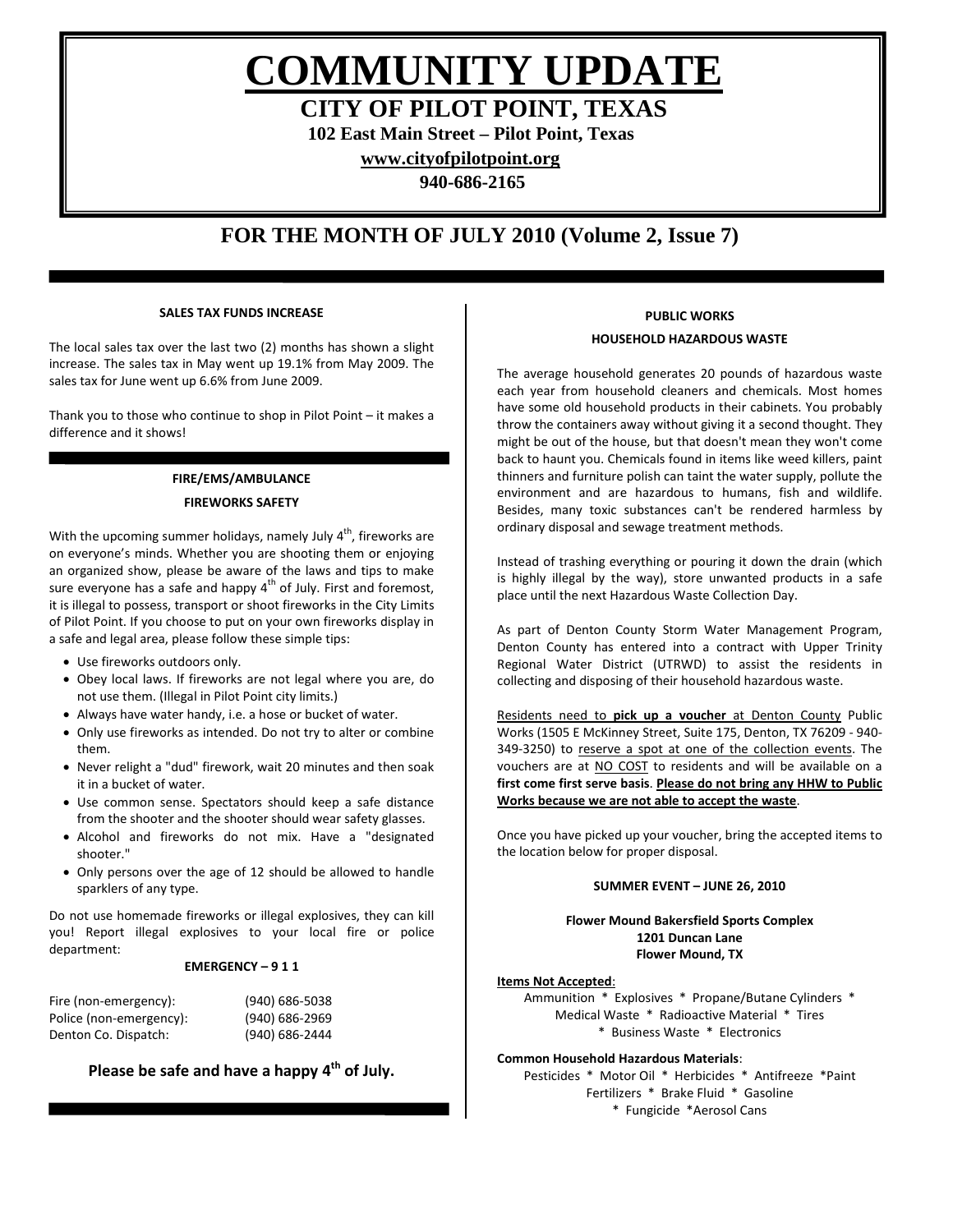#### **MAIN STREET**

#### **YOUR SQUARE NEEDS YOU!**

Over sixty days ago I went before the City Council and proposed a festival called *Bonnie & Clyde Days. Bonnie & Clyde Days* was created as a vehicle to *get people working together towards the revitalization of the square.* My sense was before we can fix the bricks and mortar we had to find out if people cared about the square. I found out that they do.

Consider - We have received commitments from over sixty individuals to serve on various committees, donate services, sponsor events and support the effort and only two (2) rejections.

I have learned people want to help the square, they are just looking for a way to contribute; we have lots of ways for you to help. There are eleven different activities which can use volunteers.

Take for example our Farmers' Market. Our goal is to put together a Farmers' Market that reflects the "make do with what you have" attitude of the 30's. We are looking for people who bake, or know how to make sweet pickles from scratch, or candy apples or who enjoy quilting. Know someone who makes homemade birdhouses? We have a market for them. Authentic - that's the theme for our Farmers' Market.

Or perhaps the Bonnie & Clyde Reenactment interests you? If you were there and have old pictures when the movie was shot back in 1967, I'd love to see the pictures. Drop them off at City Hall. Who knows, maybe you could be on the judging committee for the Bonnie & Clyde look-alike contest?

If any of these topics are of interest find out more by going to: <http://www.cityofpilotpoint.org/event.php?tag=N2S0QQVT0> or contact Bruce Thomas a[t bthomas@cityofpilotpoint.org.](mailto:bthomas@cityofpilotpoint.org)

The square is changing. But it s not the bricks and mortar that comes first ---- It's the spirit of the town that is changing; the bricks and mortar will follow.

#### **POLICE DEPARTMENT**

#### **SAFETY TIPS**

#### **Be careful when using ATM Machines:**

- Use ATM's located in populated areas and be aware of your surroundings.
- Ideally, try to use an ATM during the daylight hours.
- When using an ATM at night, chose a machine in a well lighted area, which is visible to foot and vehicular traffic.
- If anyone appears to be loitering near the ATM, find another machine.

#### **When shopping at a Mall or Store:**

- Ideally, shop when the mall is less crowded. Avoid the weekend rush.
- Don't hang your purse or handbag from your shoulder. Keep your purse tucked under your arm, or try not to carry a purse. If possible, wear a fanny pack facing the front of your body. This will allow your hands to be free to carry or hold your child

and reduce the possibility of leaving your purse behind or having it stolen.

- Ensure your credit card is returned to you after you complete a purchase.
- Place your checkbook, cash or credit cards in your front pants pockets. Carry only one or two credit cards and a limited amount of cash with you.
- Make a list of your credit cards, thier account numbers and the phone numbers to call if a card is lost or stolen. Keep this list at home.
- Avoid carrying large, heavy packages that block your vision and make you a target.
- If necessary, make several trips to your car to deposit packages in your trunk.
- Teach your children what to do in the event you get separated from them. Do not instruct them to walk to the parking lot in an effort to find you.

#### **In the Parking Lot:**

- Park where there is plenty of light. This not only includes the area around your car, but from the location of your car to the mall or store entrance.
- After parking your car, familiarize yourself with the location to assist in finding it upon your return.
- Ask for a security escort if you feel unsafe.
- Keep your windows closed and the doors locked at all times.
- When walking through a parking lot, be aware of your surroundings. Walk with authority to not look like a victim.
- Use the trunk of your car to store your packages and other valuables in an area which is out of sight. Valuables would include cd's, loose change, clothing, etc…
- Have your car keys in hand and ready to open the door as you approach your car.
- Utilize only one parking space. This will insure ample parking for all store patrons and reduce the chance of your car being damaged.
- Do not park in areas designated as "No Parking". This would include, but is not limited to fire lanes, loading areas etc… This can lead to your car being ticketed or even towed.

#### **CODE ENFORCEMENT CORNER ACCUMULATION OF JUNK**

"When I go home my mother still makes me take out the garbage." **[Anthony Nomar Garciaparra](http://www.brainyquote.com/quotes/quotes/n/nomargarci286027.html)** Former Major League Baseball Player

The purpose of Code Enforcement is to assist city residents in improving and maintaining the neighborhoods in which they live. We need your help in achieving this goal.

Ordinance No. 443-05 Section 3: Regulation of Weeds, Rubbish, Brush, and Other Objectionable, Unsightly, or Unsanitary Matter covers a large number of prohibited items:

**Brush** - shall be defined as scrub vegetation or dense undergrowth.

**Carrion** -shall be defined as the dead and decomposing flesh of any animal, fowl or fish.

**Filth** - shall be defined as any matter in a decaying state.

**Garbage** - shall be defined as decayable waste, including, but not limited to, vegetable, animal and fish offal, animal and fish carcasses.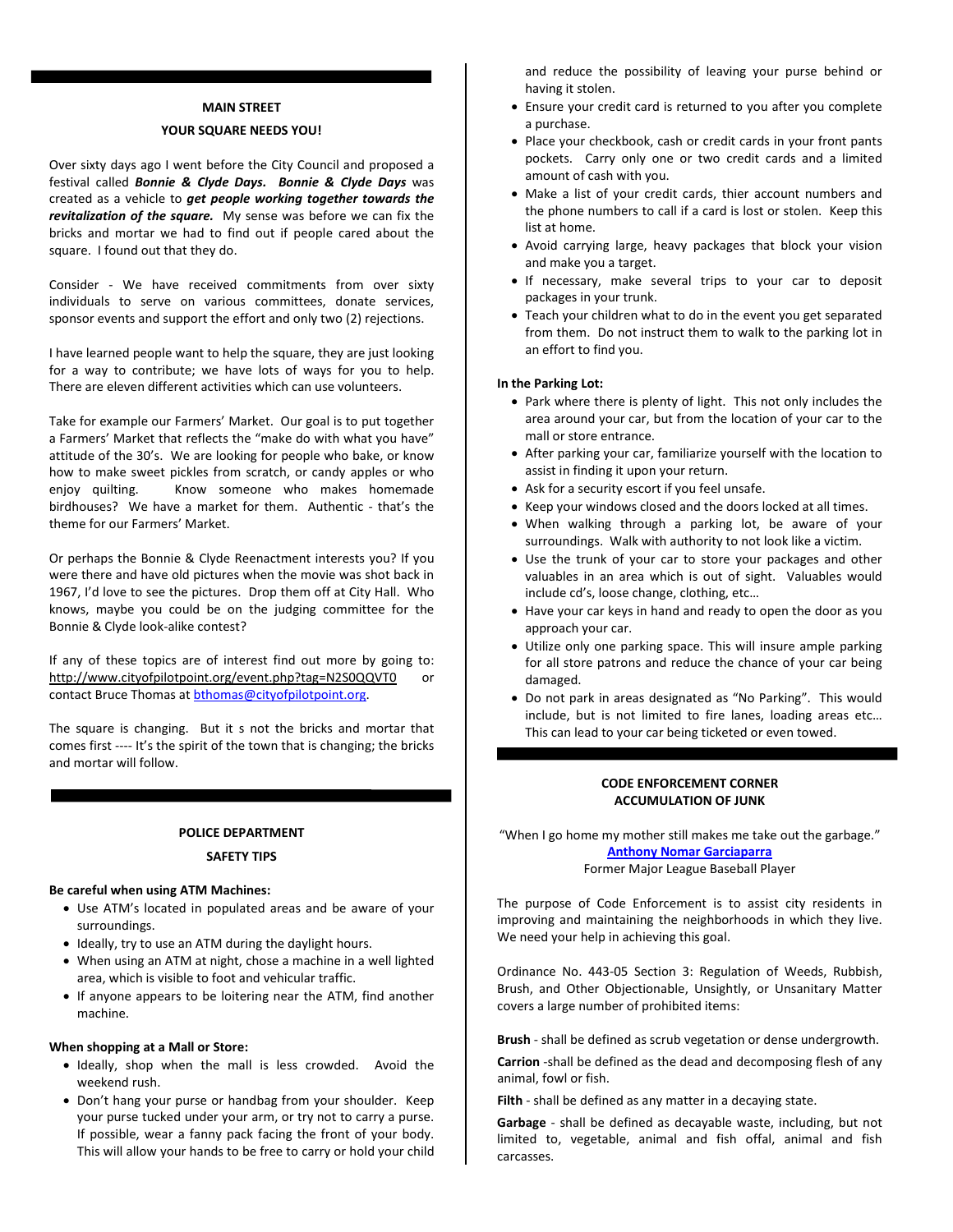**Junk** - shall be defined as all worn out, worthless, or discarded material, including, but not limited to, old iron or other metal, glass, building supplies and wood.

**Impure or unwholesome matter** - shall be defined as an unclean or contaminated condition, object or matter, which tends, may, or could produce injury, death, illness or disease to human beings.

**Objectionable, unsightly, or unsanitary matter** - shall be defined as any matter, condition, or object, which is or should be objectionable, unsightly, or unsanitary to a person of ordinary sensitivities.

**Refuse** - shall be defined as an accumulation of worn out, used up, broken, rejected, or worthless materials and includes, but is not limited to, garbage, rubbish, paper, or litter and other decayable or non-decayable waste.

**Rubbish** - shall be defined as trash, debris, rubble, stone, useless fragments of building materials, or other miscellaneous useless waste or rejected matter.

**Trash and debris** - shall be defined as mounds of dirt, piles of leaves, grass, and weed clippings; paper trash; useless fragments of building materials; rubble; furniture other than furniture designed for outdoor use; useless household items and appliances; items of salvage, such as metal, and wood; old barrels; old tires; objects that hold water for an extended period of time; tree and brush trimmings; and other miscellaneous wastes or rejected matter.

**Weeds** - shall be defined as vegetation that because of its height is objectionable, unsightly, or unsanitary, but excludes shrubs, bushes, and trees, cultivated flowers, and cultivated crops.

**Stagnant Water** – any standing water whether stored in an open container or allowed to stand on a property for more than 10 days. *(This definition is not in the ordinance but is taken from the life cycle of mosquitoes in Texas. See [http://www.co.jefferson.tx.us/Jcmcd/summary.htm\)](http://www.co.jefferson.tx.us/Jcmcd/summary.htm)*

None of these situations may:

- 1. Be visible from a street or alley;
- 2. Create or may create an unsanitary condition likely to attract or harbor mosquitoes, rodents, vermin, or disease carrying pests; or
- 3. Emit a noxious odor.

As you can see, there are many things, such as brush pile, which are a violation of this ordinance. The term "Accumulation of Junk" encompasses all of these. Therefore, anything that may hold water, creates a bad smell or could house unwanted /dangerous animals or insects should be removed as soon as possible.

If you are aware of a violation of this ordinance, any inoperable vehicles, parking in the yard, high grass, or if you have any question please contact City Hall at 940-686-2165 ext. 25. To view a list of the most requested city ordinances go to the web at [www.cityofpilotpoint.org](http://www.cityofpilotpoint.org/) *see City Documents/Ordinances.*

> **LIBRARY** 324 South Washington St.

Tuesday – Friday 8:30 AM – 5:30 PM Saturday 9:00 AM – 2:00 PM Closed on Sundays and Mondays

#### **WHY SUMMER READING AT THE LIBRARY IS IMPORTANT**

• Summer reading encourages children and their families to read for pleasure, to help children maintain and improve their reading skills, to encourage them to become lifelong readers and library users, and to establish reading as a foundation for academic success.

- The public library is a friendly and welcoming place that provides the opportunity for residents to enjoy free library materials and productive, supervised activities during the summer.
- Voluntary reading is essential to helping students become better readers, writers and spellers.
- Summer reading loss is cumulative. Children don't "catch up" in the fall to the other children who read during the long break and are moving ahead with their skills. By  $6<sup>th</sup>$  grade, children who lose reading skills over the summer are two years behind those classmates who continued to read over the break.

Don't let your school-aged children fall behind this summer. Visit the library often and read for pleasure. To find out about the library's summer reading programs or to learn how to get a free library card, call 940-686-5004 or visit us at [www.pilotpointlibrary.org.](http://www.pilotpointlibrary.org/)

## **ANIMAL CONTROL DID YOU KNOW?**

Fowl, rabbits, and guinea pigs must be kept indoors, or if outdoors, in a secure pen or enclosure that is at least fifty (50) feet from any inhabited dwelling other than the dwelling of the owner. Any enclosure in which a fowl, a rabbit, or guinea pig is kept must be cleaned and disinfected daily. Litter and droppings from such animals must be collected daily and properly disposed of. Provided, however, that the provisions of this Section shall not apply to ducks or other waterfowl inhabiting natural or manmade watercourses or bodies of water.

- (a) Roosters are prohibited within the City Limits of Pilot Point except for areas zoned or designated for agricultural purposes, and are declared to be nuisances under Chapter 217 of the Texas Local Government Code when located in residential districts. Chickens shall not be kept, housed, or allowed to run loose, in any manner, closer than fifty (50) feet to any human living quarters or dwelling.
- (b) It shall be unlawful for any person to keep at any one location more than ten (10) fowl.
- (c) It shall be unlawful to own or keep ducks, turkeys, geese or peacocks within the corporate City Limits except in agricultural zoned districts, lakes and public park lands.

It shall be unlawful for any person owning or having control of any chicken, duck, goose, turkey or other domestic fowl to permit the same to run at large on any street or sidewalk or on any other property, except his or her own, in the City.

If you have any questions or would like to speak to the Animal Control Officer, please contact Lisa Rose at 940-686-2165 x 14 or lrose@cityofpilotpoint.org.

# Find us on<br>**facebook**